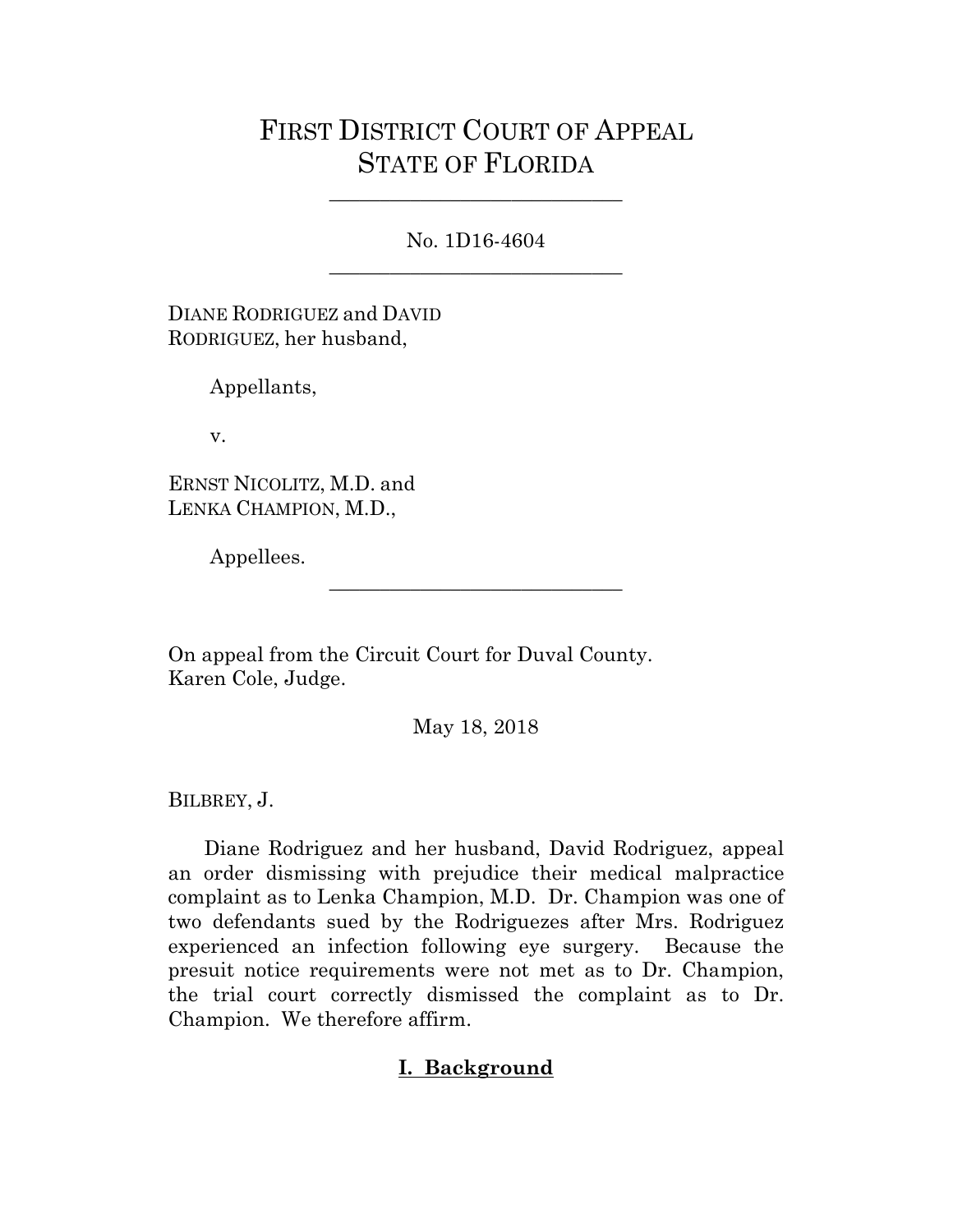On April 23, 2013, Mrs. Rodriguez underwent a blepharoplasty on her upper and lower eyelids, a procedure to repair droopy eyelids and to remove excess tissue around the eyes. The surgery was performed by Ernst Nicolitz, M.D., an ophthalmologist. Following the surgery, Mrs. Rodriguez developed an infection in her left eye. Three post-operative examinations of Mrs. Rodriguez were performed by Dr. Champion, also an ophthalmologist, who was employed by the same professional association as Dr. Nicolitz. According to Mrs. Rodriguez, the infection left her with serious visual impairments, dizziness, continued risk of infection, and an asymmetrical facial appearance.

 By letter dated Jan. 13, 2014, Dr. Nicolitz was advised by Mr. and Mrs. Rodriguez of their intent to initiate litigation for medical malpractice. Attached to the letter was the affidavit of Eliot B. Siegel, M.D., whose stated specialty was ophthalmology. The letter indicated that no other defendants were known at the time, and Dr. Champion was identified in the letter as one of the known medical treatment providers to Mrs. Rodriguez.

 Thereafter, by a complaint filed May 19, 2014, Mrs. Rodriguez sued Dr. Nicolitz, but not his professional association (Ernest Nicolitz, M.D., P.A., d/b/a Nicolitz Eye Consultants), for medical negligence. A loss of consortium claim was alleged in the complaint against Dr. Nicolitz by Mr. Rodriguez.

 By letter dated June 15, 2015, Dr. Champion was for the first time advised of the Rodriguezes' intent to initiate litigation against her for medical malpractice. Dr. Champion was employed by Nicolitz Eye Consultants, and as noted, she had conducted some post-operative examinations of Mrs. Rodriguez. Unlike Dr. Nicolitz however, Dr. Champion was not an officer, director, or shareholder of Nicolitz Eye Consultants. Attached to the notice of intent was an affidavit of Richard K. Sall, M.D., whose medical specialty was listed as "Infectious Diseases."

 Thereafter, the Rodriguezes sought leave to amend their complaint to add Dr. Champion as a defendant. The amended complaint alleged Dr. Champion committed medical negligence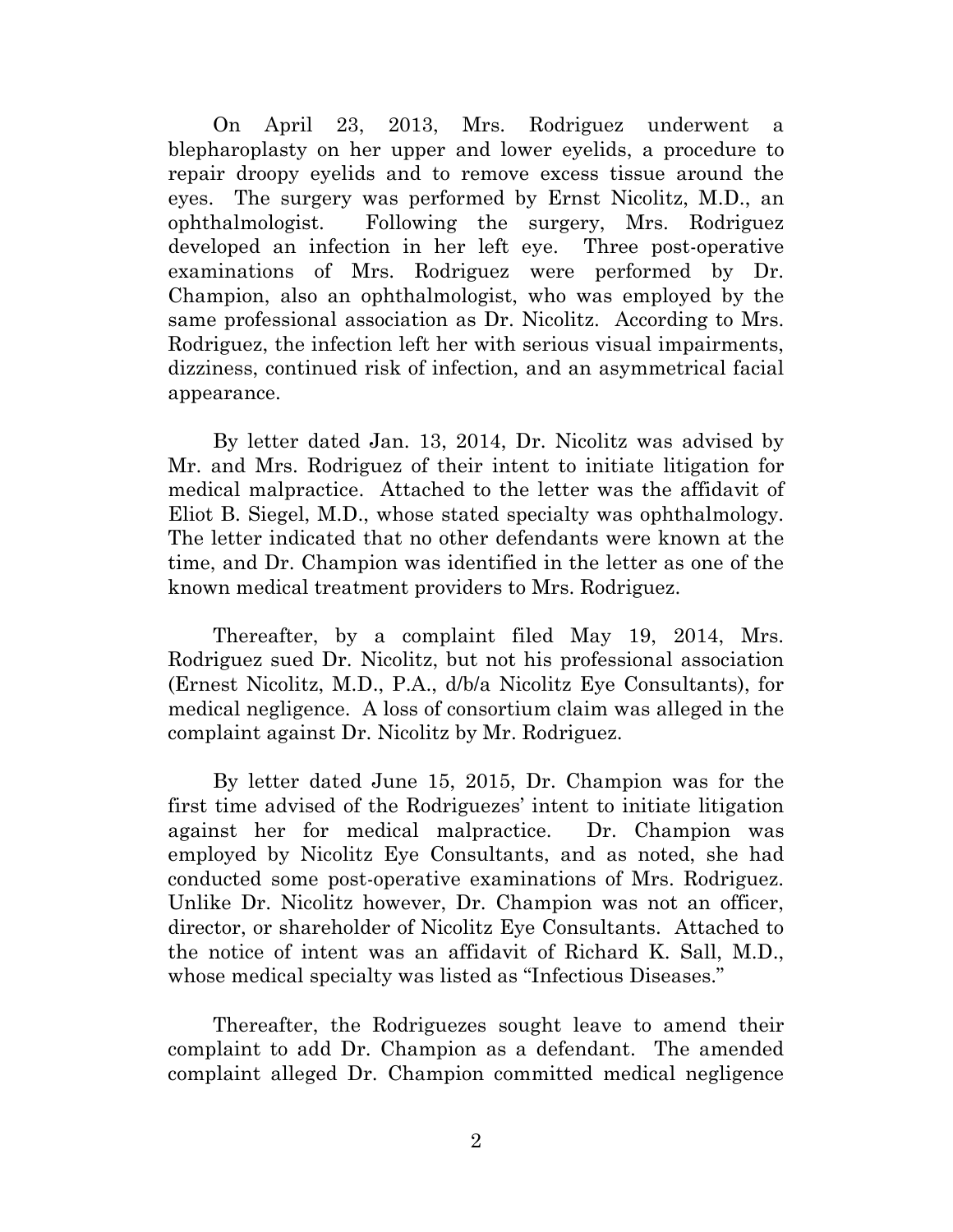for failing to accurately diagnose the nature of Mrs. Rodriguez' eye infection.

 After a stay requested by Dr. Nicolitz was denied and after leave was granted to file the amended complaint, Dr. Champion moved to dismiss that amended complaint. Dr. Champion argued that the notice of intent to initiate litigation did not comply with section 766.102(5)(a), Florida Statutes (2012), which mandates that in litigation involving a specialist defendant, a plaintiff's expert be of the same or similar specialty as the defendant.<sup>1</sup> Dr. Champion is an ophthalmologist while Dr. Sall is an infectious disease specialist. In support of her position, Dr. Champion cited *Edwards v. Sunrise Ophthalmology Assoc*., 134 So. 3d 1056 (Fla. 4th DCA 2013), where the reviewing court held that an ophthalmologist and an infectious disease specialist were too dissimilar to satisfy section 766.102(5)(a) under the facts of that case.

 The trial court here agreed that Dr. Sall's affidavit was inadequate since his specialty differed from Dr. Champion, and thus the mandatory presuit notice of June 15, 2015, was insufficient as to Dr. Champion.

 The Rodriguezes countered by asserting that the presuit notice and affidavit of Dr. Siegel, filed with respect to Dr. Nicolitz on January 13, 2014, should also apply to Dr. Champion as the doctors are in a "legal relationship." The trial court conducted an evidentiary hearing to determine whether the doctors were in a

<span id="page-2-0"></span> <sup>1</sup> The parties disagree whether the trial court applied the 2012 or 2013 version of section 766.102(5)(a). The 2013 version requires that a plaintiff's expert be of the same specialty as the defendant. On appeal, the parties agree that the 2012 version of section 766.102 applies. *See* Ch. 2013-108, §§ 2, 6, & 7, Laws of Fla. (applying a July 1, 2013, effective date to the statutory amendment). Below, we analyze the issue under the 2012 version of the statute and hold that the trial court did not commit error.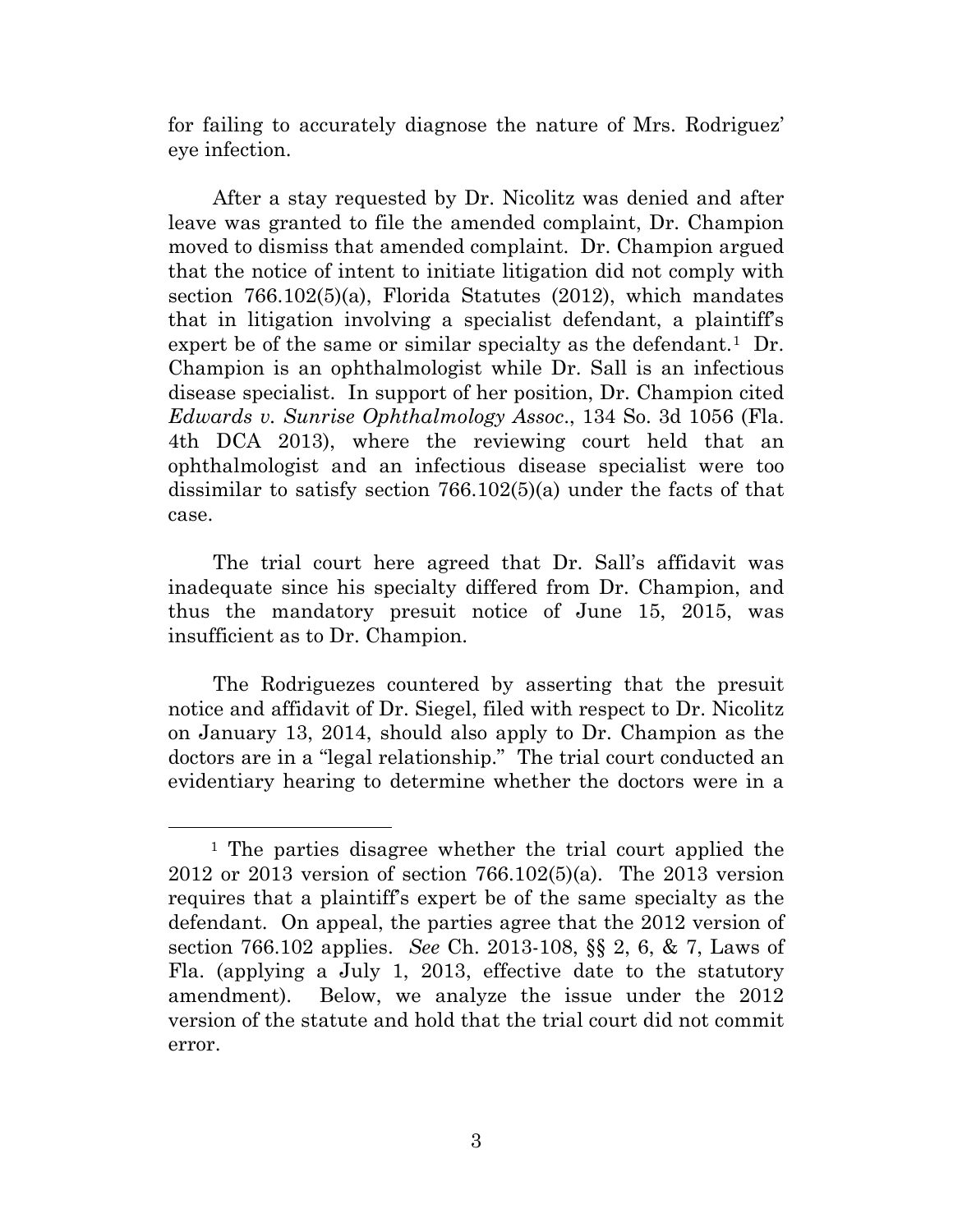legal relationship such that it would be appropriate, per rule 1.650, Florida Rules of Civil Procedure, to impute to Dr. Champion knowledge of the prior presuit notice directed to Dr. Nicolitz.

 In the written order dismissing with prejudice the amended complaint as to Dr. Champion, the trial court held that under rule 1.650, the January 13, 2014, notice with corroborating affidavit of Dr. Siegel, did not operate as presuit notice to Dr. Champion. The trial court explained that the notice would have been effective as to Dr. Champion only if Dr. Champion was a "prospective defendant" at the time Dr. Nicolitz received the notice and Dr. Champion had a "legal relationship" with Dr. Nicolitz.

 The presuit notice to Dr. Nicolitz "plainly stated there were no other 'prospective defendants,'" the trial court observed. Further, the trial court concluded that the two doctors did not have a legal relationship. The Rodriguezes now take issue with that conclusion. They argue on appeal that the notice given to Dr. Nicolitz, which was accompanied by the affidavit of Dr. Siegel was sufficient as to Dr. Champion as well. We reject the Rodriguezes' arguments.

## **II. Analysis**

 Before a complaint alleging medical malpractice may be filed, Florida law requires that certain activities be taken prior to the filing of a lawsuit. *See Williams v. Oken*, 62 So. 3d 1129, 1133 n.1 (Fla. 2011). While these presuit requirements are conditions precedent to a malpractice suit, the provisions of the statute were not intended to deny access to the courts on the basis of technicalities. *Fort Walton Beach Med. Ctr., Inc. v. Dingler*, 697 So. 2d 575 (Fla. 1st DCA 1997).

 By Florida's presuit requirements, a potential plaintiff first must serve on a potential defendant notice of intent to initiate litigation for medical negligence. § 766.106(2)(a), Fla. Stat. (2012). With the notice, a potential plaintiff is required to submit a "verified written medical expert opinion from a medical expert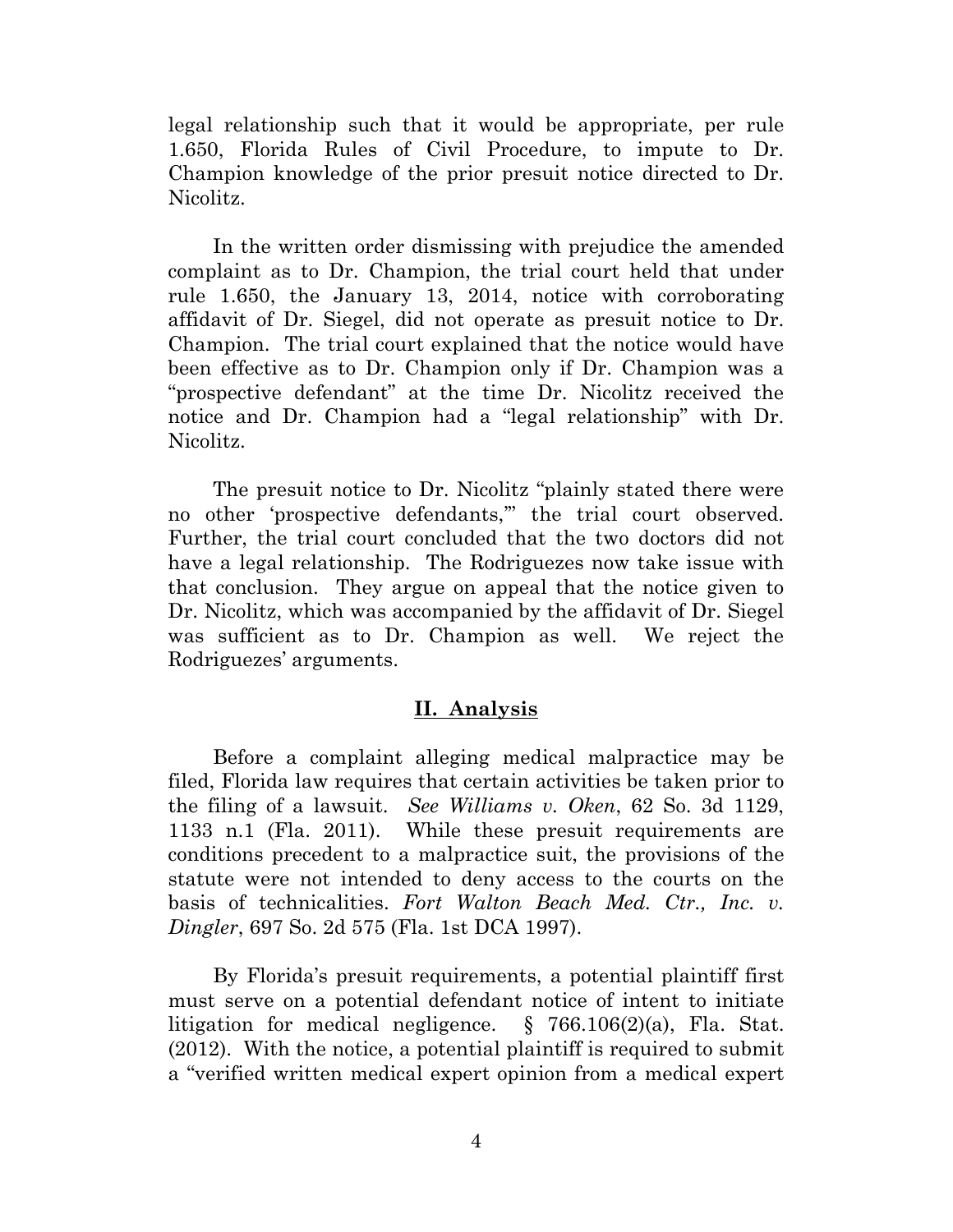as defined in s. 766.202(6)" which supports a claim of medical negligence. § 766.203(2)(b), Fla. Stat. (2012).

 A medical expert as defined in section 766.202(6) is "a person duly and regularly engaged in the practice of his or her profession who holds a health care professional degree from a university or college **and** who meets the requirements of an expert witness as set forth in s. 766.102." (Emphasis added).

 An expert witness as defined in section 766.102 is, in turn, a "health care provider who holds a valid and active license and conducts a complete review of the pertinent medical records," and if the expert witness is presented as a specialist, the expert must

[s]pecialize in the same specialty as the [potential defendant]; or specialize in a similar specialty that includes the evaluation, diagnosis, or treatment of the medical condition that is the subject of the claim and have prior experience treating similar patients; ....

## § 766.102(5)(a)1, Fla. Stat. (2012).

 In finding that Dr. Sall was not engaged in the "same" specialty as Dr. Champion, the trial court relied on *Edwards*.[2](#page-4-0) The defendant in *Edwards* was an ophthalmologist, as is Dr. Champion, and the expert retained by the plaintiff in *Edwards*  was an infectious disease specialist, as is Dr. Sall. 134 So. 3d at 1057. The plaintiff in *Edwards*, like Mrs. Rodriguez here, suffered a bacterial infection following eyelid surgery. *Id.*

 The majority in *Edwards* held that an infectious disease doctor is not within the "same specialty" as an ophthalmologist. The court explained:

If we were to allow an infectious disease doctor to be considered a similar specialty to an ophthalmologist or

<span id="page-4-0"></span> <sup>2</sup> While the *Edwards* court did not apply the 2012 version of chapter 766, the 2009 version which it did apply is substantially the same as the 2012 version.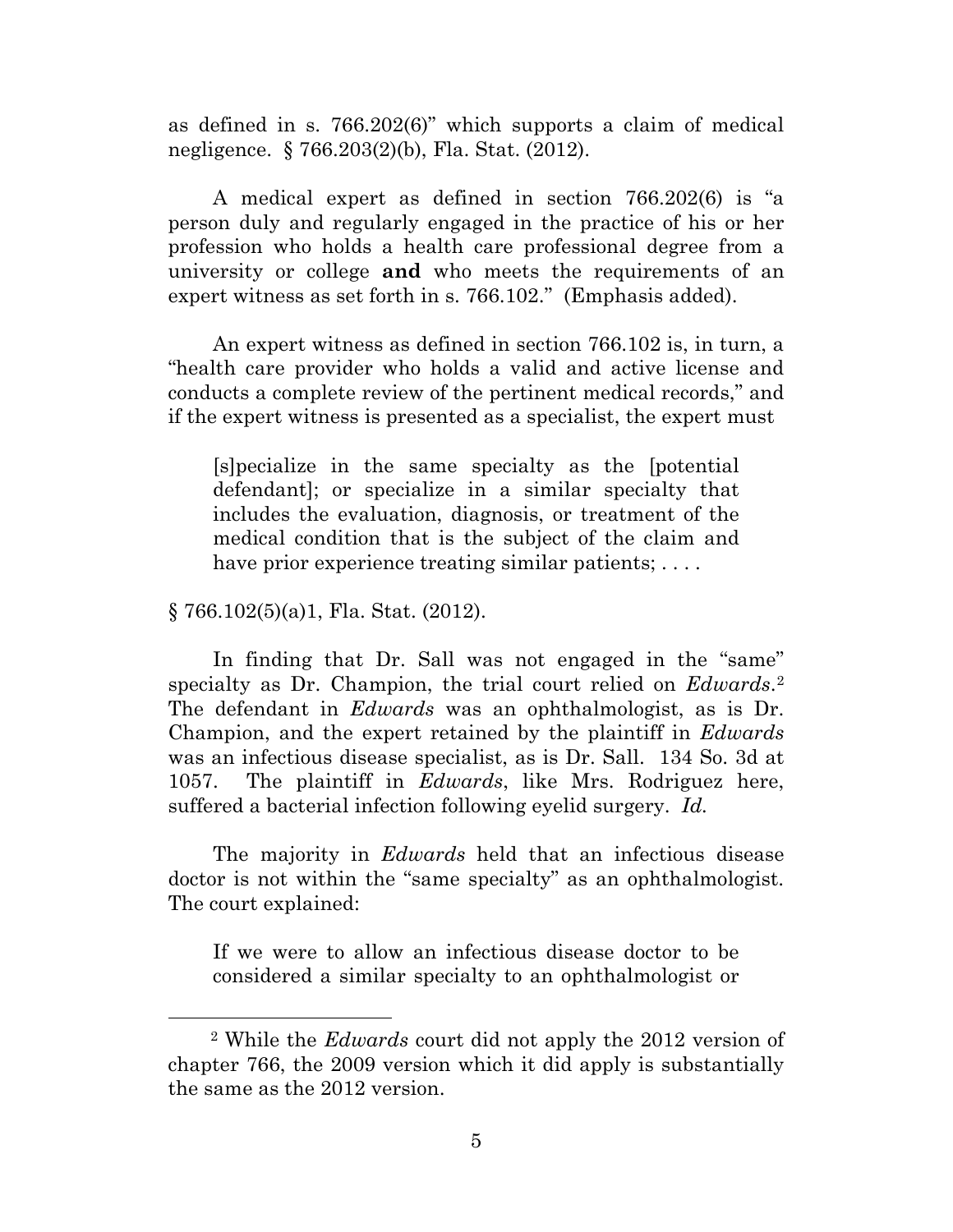one "that includes the evaluation, diagnosis, or treatment of the medical condition"—a bilateral blepharoplasty—we would impose the infectious disease doctor's expertise on a dissimilar eye-surgery specialist. This vitiates the very nature of a physician's specialization. Neither could we impose the eye surgeon's specialization on the infectious disease doctor.

*Id.* at 1059. We agree and hold that based on the record here, Dr. Champion, an ophthalmologist, and Dr. Sall, an infectious disease specialist, did not practice the "same specialty."

 Further, the *Edwards* majority rejected the suggestion made by the dissent that the expert qualified as an expert in a "similar specialty that includes the evaluation, diagnosis, or treatment of the medical condition that is the subject of the claim." *Id.* The majority in *Edwards* said that in the case before it

the medical condition was ophthalmic in nature, a bilateral blepharoplasty. The infectious disease doctor does not "specialize in a similar specialty that includes the evaluation, diagnosis, or treatment of" a bilateral blephroplasty or any type of surgery. And, the infectious disease doctor's affidavit does not suggest otherwise.

*Id.* 

 Likewise, it cannot be said on the record before us that Dr. Sall specializes in a specialty "similar" to that of Dr. Champion. Nothing in this record indicates that Dr. Sall has evaluated, diagnosed, or treated a post-blepharoplasty infection. Dr. Sall's affidavit does not express any familiarity with the standard of care applicable to physicians who perform blephroplasty. Thus, as a matter of law, Dr. Sall cannot qualify as specialist for purposes of presuit notification with regard to Dr. Champion given his qualifications.

 It is worth noting that the purpose of the presuit requirements is to provide a means for "prompt resolution of medical claims." *See* 766.201(2), Fla. Stat. (2012) (statement of